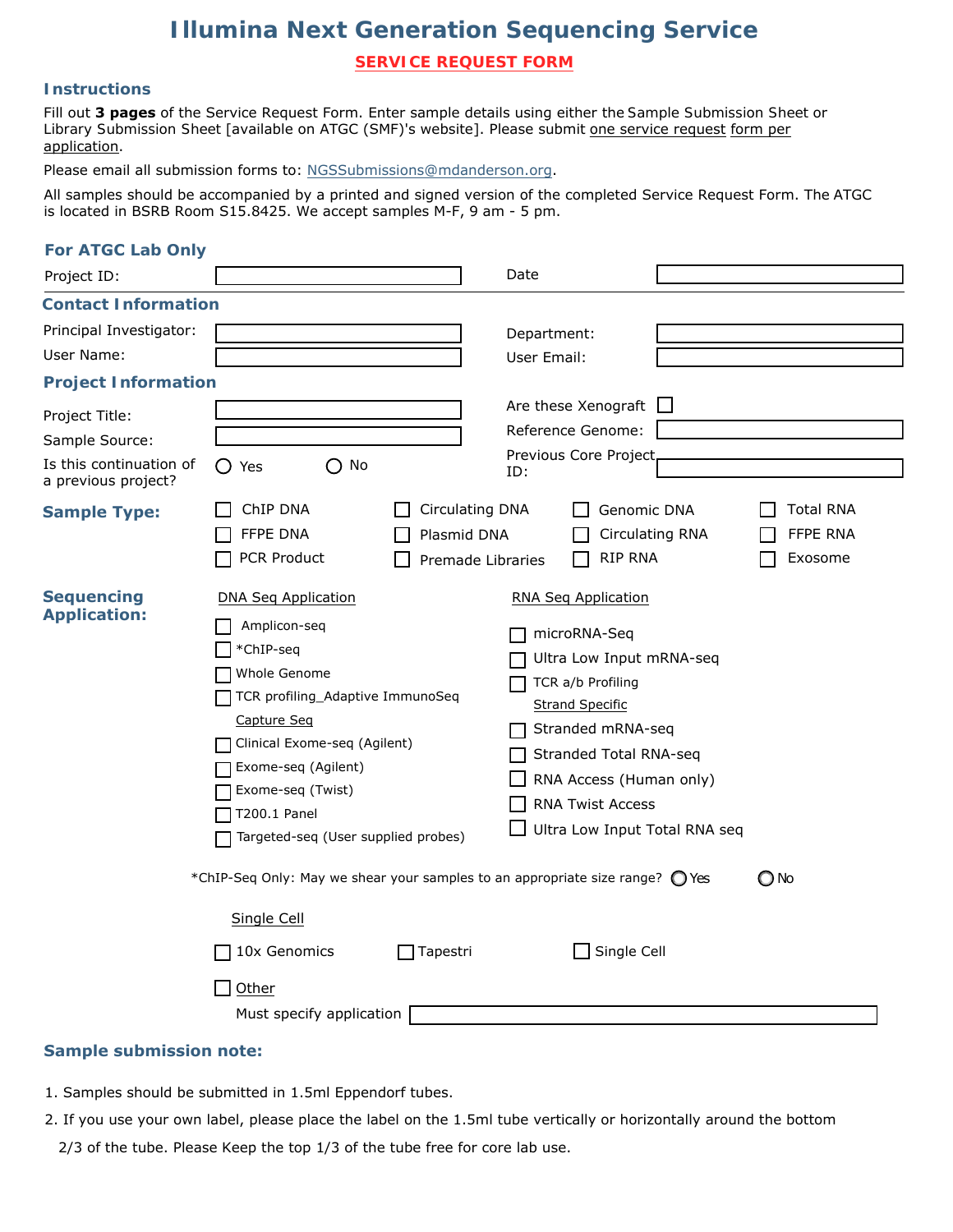|                                                                            |           | No. of Samples(library pools):                                                      | No. of Lane or Run                                                                       |                                                                                          |  |
|----------------------------------------------------------------------------|-----------|-------------------------------------------------------------------------------------|------------------------------------------------------------------------------------------|------------------------------------------------------------------------------------------|--|
| <b>Sequencing</b><br><b>Flow Cell and Default Run Format</b><br>Instrument |           |                                                                                     |                                                                                          |                                                                                          |  |
|                                                                            |           |                                                                                     |                                                                                          | SP ◯ SP-500 (250nt PE) ◯ SP-500 Xp (250nt PE) ◯ SP-300 (150nt PE) ◯ SP-300 Xp (150nt PE) |  |
| <b>NovaSeq</b><br>6000                                                     |           | ◯ SP-200 (100nt PE) ◯ SP-200 Xp (100nt PE) ◯ SP-100 (50nt PE) ◯ SP-100 Xp (50nt PE) |                                                                                          |                                                                                          |  |
|                                                                            | S1        | ◯ S1-300 (150nt PE)                                                                 | S1-300 Xp (150nt PE)                                                                     | $O$ S1-200 (100nt PE)                                                                    |  |
|                                                                            |           | ◯ S1-200 Xp (100nt PE)                                                              | S1-100 (50nt PE)<br>$\bigcirc$                                                           | ◯ S1-100 Xp (50nt PE)                                                                    |  |
|                                                                            | <b>S2</b> | ◯ S2-300 (150nt PE)                                                                 | ◯ S2-300 Xp (150nt PE)                                                                   | S2-200 (100nt PE)                                                                        |  |
|                                                                            |           | O S2-200 Xp (100nt PE)                                                              | S2-100 (50nt PE)                                                                         | $\bigcirc$ S2-100 Xp (50nt PE)                                                           |  |
|                                                                            |           |                                                                                     | S4 ◯ S4-300 (150nt PE) ◯ S4-300 Xp (150nt PE) ◯ S4-200 (100nt PE) ◯ S4-200 Xp (100nt PE) |                                                                                          |  |

**NovaSeq Xp flow cell Note:** the Xp workflow divides the flow cell into 2 (SP-Xp, S1-Xp, S2-Xp) or 4 (S4-Xp) lanes. If selecting Xp, please indicate the number of lanes requested. \*SP-500 XP(requires 2 lane submission)

| <b>NextSeq500</b>                                                                  | MID 150 (75nt PE)<br>◯ High 75 (75nt SR)                                                                                                          | MID 300 (150nt PE)<br>High 150 (75nt PE)                                                                  |               |      |  |
|------------------------------------------------------------------------------------|---------------------------------------------------------------------------------------------------------------------------------------------------|-----------------------------------------------------------------------------------------------------------|---------------|------|--|
| <b>iSeq</b>                                                                        | ◯ 300 (150nt PE)                                                                                                                                  |                                                                                                           |               |      |  |
| <b>MiSeq</b>                                                                       |                                                                                                                                                   | ○ V3-150 (75nt PE) ○ V3-600 (300nt PE) ○ V2-300 (150nt PE) ○ V2-500 (250nt PE) ○ Nano                     |               |      |  |
| <b>HiSeq4000</b>                                                                   | ◯ 150 (75nt PE)                                                                                                                                   | ◯ 50nt SR                                                                                                 |               |      |  |
| <b>HiSeq flow cell Note:</b> Please submit full flow cell libraries for HiSeq4000. |                                                                                                                                                   |                                                                                                           |               |      |  |
| <b>Run Format:</b>                                                                 | Read1<br>Read2<br>1. You prepared libraries, premade libraries, required to fill out Run Format.                                                  | Index $1$<br>2. If the run is different from the default Run Format, please specify it in the Run Format. | Index2        |      |  |
|                                                                                    | <b>Custom Primer Use:</b> Are you using a custom primer for sequencing?<br>If yes was selected, please continue to answer the next two questions. | ◯ Yes                                                                                                     | $\bigcirc$ No |      |  |
| 2. The custom primer Conc write here                                               |                                                                                                                                                   | 1. Do you want us to a spike in PhIX and mix the custom primer with Illumina primers?                     | O<br>Yes      | ∩ No |  |